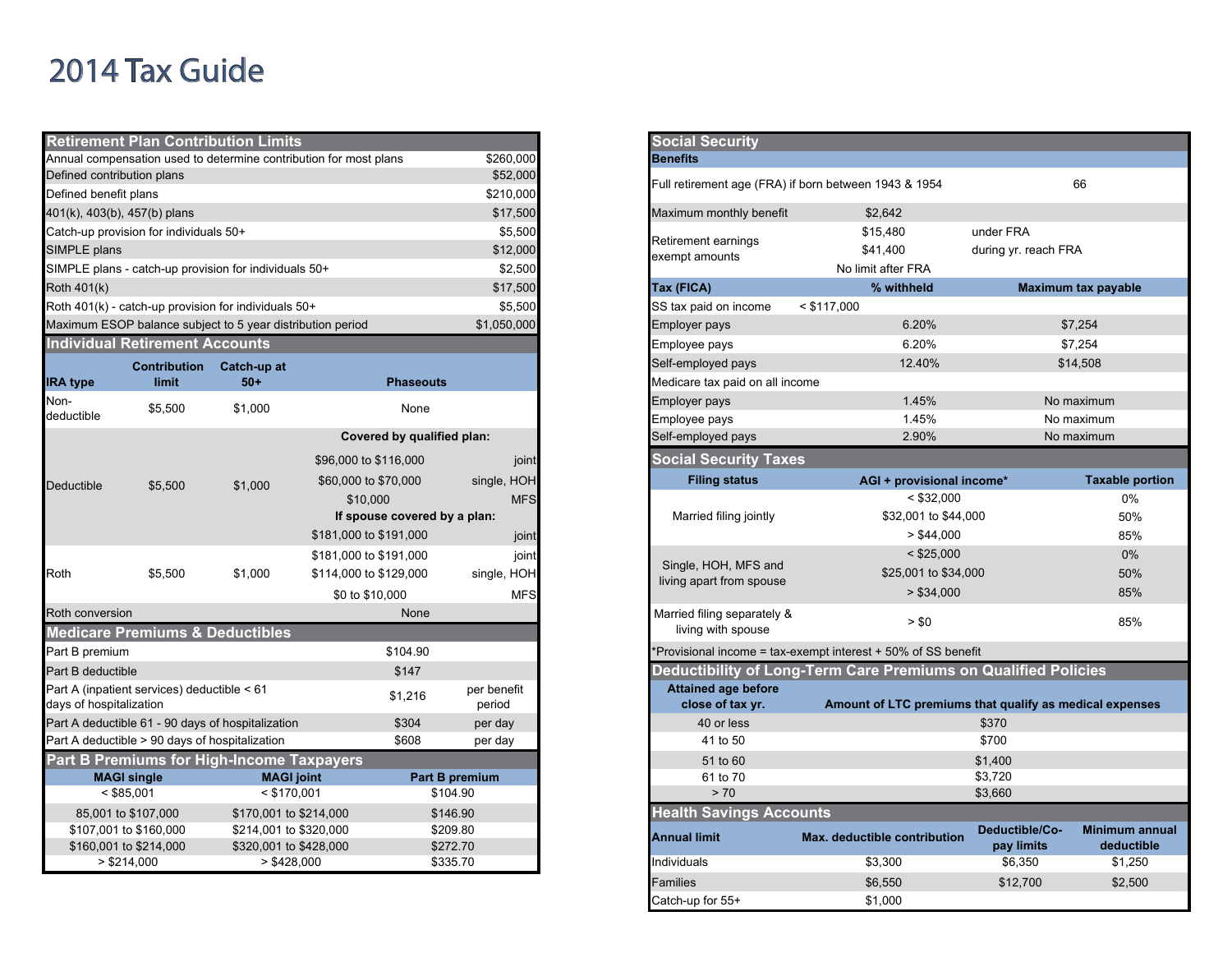## 2014 Tax Guide

| 2014 Tax Rate Schedule                     |                          |                    |                    |                                  |                |                    | <b>Standard Deductions &amp; Personal Exemption</b>                                           |    |
|--------------------------------------------|--------------------------|--------------------|--------------------|----------------------------------|----------------|--------------------|-----------------------------------------------------------------------------------------------|----|
|                                            |                          |                    | Base amount        |                                  | Marginal tax   |                    | <b>Standard Deduction</b>                                                                     |    |
|                                            | Taxable income           |                    | of tax             |                                  | rate           | Of the amount over | <b>Deduction</b><br><b>Filing Status</b><br><b>Exemptio</b>                                   |    |
| <b>Single</b>                              |                          |                    |                    |                                  |                |                    | \$12,400<br>Married filing joint<br>\$3,950                                                   |    |
|                                            | $\prec$                  | \$9,075            | \$0.00             | $\ddot{}$                        | 10.0%          | \$0                | Single<br>\$6.200<br>\$3,950                                                                  |    |
| \$9,075                                    | to                       | \$36,900           | \$907.50           | $\ddot{}$                        | 15.0%          | \$9,075            | Married filing separate<br>\$6,200<br>\$3,950                                                 |    |
| \$36,900                                   | to                       | \$89,350           | \$5,081.25         | $\ddot{}$                        | 25.0%          | \$36,900           | Head of household<br>\$9,100<br>\$3,950                                                       |    |
| \$89,350                                   | to                       | \$186,350          | \$18,193.75        | $\pmb{+}$                        | 28.0%          | \$89,350           | <b>Additional deductions for non-itemizers</b>                                                |    |
| \$186,350                                  | to                       | \$405,100          | \$45,353.75        | $\ddot{}$                        | 33.0%          | \$186,350          | Blind or $> 65$<br>\$1,200                                                                    |    |
| \$405,100                                  | to                       | \$406,750          | \$117,541.25       | $\begin{array}{c} + \end{array}$ | 35.0%          | \$405,100          | Blind or $> 65$ and single<br>\$1,500                                                         |    |
|                                            | $\geq$                   | \$406,750          | \$118,118.75       | $\ddot{}$                        | 39.6%          | \$406,750          | Gift & Estate Tax                                                                             |    |
| Married filing jointly & surviving spouses |                          |                    |                    |                                  |                |                    | Maximum estate tax rate                                                                       |    |
|                                            | $\,<$                    | \$18,150           | \$0.00             | $\ddot{}$                        | 10.0%          | \$0                | Estate/Gift tax exclusion                                                                     |    |
| \$18,150                                   | to                       | \$73,800           | \$1,815.00         | $\begin{array}{c} + \end{array}$ | 15.0%          | \$18,150           | Gift tax annual exclusion                                                                     |    |
| \$73,800                                   | to                       | \$148,850          | \$10,162.50        | $\ddot{}$                        | 25.0%          | \$73,800           | <b>AMT Exemptions &amp; Phaseouts</b>                                                         |    |
| \$148,850                                  | to                       | \$226,850          | \$28,925.00        | $\begin{array}{c} + \end{array}$ | 28.0%          | \$148,850          | <b>Exemption</b><br><b>Filing status</b>                                                      |    |
| \$226,850                                  | to                       | \$405,100          | \$50,765.00        | $\ddot{}$                        | 33.0%          | \$226,850          | \$82,100<br>Married filing jointly & qualifying widow(er)                                     |    |
| \$405,100                                  | to                       | \$457,600          | \$109,587.50       | $\begin{array}{c} + \end{array}$ | 35.0%          | \$405,100          | \$52,800<br>Single & HOH                                                                      |    |
|                                            | $\geq$                   | \$457,601          | \$127,962.50       | $\ddot{}$                        | 39.6%          | \$457,600          | \$41,050<br>Married filing separately                                                         |    |
| <b>Head of household</b>                   |                          |                    |                    |                                  |                |                    | <b>Capital Gains Tax Rates</b>                                                                |    |
|                                            | $\overline{\phantom{a}}$ | \$12,950           | \$0.00             | $\ddot{}$                        | 10.0%          | \$0                | Assets held less than 1 yr.                                                                   |    |
| \$12,750                                   | to                       | \$49,400           | \$1,295.00         | $\begin{array}{c} + \end{array}$ | 15.0%          | \$12,950           | 0% for taxpayers in the                                                                       |    |
| \$49,400                                   | to                       | \$127,550          | \$6,762.50         | $\begin{array}{c} + \end{array}$ | 25.0%          | \$49,400           | Assets held longer than 1 yr.<br>35% bracket;                                                 |    |
| \$12,550                                   | to                       | \$206,600          | \$26,300.00        | $\begin{array}{c} + \end{array}$ | 28.0%          | \$127,550          | Unrecaptured Sec. 1250 gains                                                                  |    |
| \$206,600                                  | to                       | \$405,100          | \$48,434.00        | $\ddot{}$                        | 33.0%          | \$206,600          | Collectibles                                                                                  |    |
| \$405,100                                  | to                       | \$432.200          | \$113,939.00       | $\begin{array}{c} + \end{array}$ | 35.0%          | \$405,100          | <b>Education Credits &amp; Deductions</b>                                                     |    |
|                                            | $\geq$                   | \$432,201          | \$123,424.00       | $\begin{array}{c} + \end{array}$ | 39.6%          | \$432,200          | <b>Credit / Deduction /</b>                                                                   |    |
| <b>Married filing separately</b>           |                          |                    |                    |                                  |                |                    | Maximum credit / deduction<br><b>Account</b>                                                  |    |
|                                            | $\prec$                  | \$9,075            | \$0.00             | $\ddot{}$                        | 10.0%          | \$0                | American Opportunity<br>\$2,500                                                               | S  |
| \$9,075                                    | to                       | \$36,900           | \$907.50           | $\begin{array}{c} + \end{array}$ | 15.0%          | \$9,075            | <b>Tax Credit</b>                                                                             |    |
| \$36,900                                   | to                       | \$74,425           | \$5.081.25         | $\ddot{}$                        | 25.0%          | \$36,900           |                                                                                               | S  |
| \$74,425                                   | to                       | \$113,425          | \$14,462.50        | $\ddot{}$                        | 28.0%          | \$74,425           | Lifetime Learning Credit<br>\$2,000                                                           |    |
| \$113,425                                  | to                       | \$202,550          | \$25,382.50        | $\ddot{}$                        | 33.0%          | \$113,425          | Student Ioan interest<br>\$2,500                                                              | S  |
| \$202,550                                  | to                       | \$228,800          | \$54,793.75        | $\pmb{+}$                        | 35.0%          | \$202,550          | deduction                                                                                     |    |
|                                            | $\geq$                   | \$228,800          | \$63,981.25        |                                  | 39.6%          | \$228,800          | Savings bond interest<br>limited to amount of qualified<br>deduction<br>expenses              | \$ |
| <b>Estates and trusts</b>                  |                          |                    |                    |                                  |                |                    |                                                                                               |    |
| \$2,500                                    | $\,<$<br>to              | \$2,500<br>\$5,800 | \$0.00<br>\$375.00 | $\ddot{}$<br>$\ddot{}$           | 15.0%<br>25.0% | \$0<br>\$2,500     | \$2,000 maximum contribution<br>Coverdell<br>(non-deductible)                                 |    |
| \$5,800                                    | to                       | \$8,900            | \$1,200.00         | $\ddot{}$                        | 28.0%          | \$5,800            | <b>Kiddie Tax</b>                                                                             |    |
| \$8,900                                    | to                       | \$12,150           | \$2,068.00         | $\ddot{}$                        | 33.0%          | \$8,900            |                                                                                               |    |
|                                            | $\geq$                   | \$12,150           | \$3,140.50         | $\ddot{}$                        | 39.6%          | \$12,150           | Dependent children < age 19 (< 24 for full-time students) pay federal in<br>income > \$2,000. |    |
|                                            |                          |                    |                    |                                  |                |                    |                                                                                               |    |

| 2014 Tax Rate Schedule    |                          |                                            |              |              |                    |                      |                                                        | <b>Standard Deductions &amp; Personal Exemption</b>                                                                   |                  |                                                     |                                                                       |
|---------------------------|--------------------------|--------------------------------------------|--------------|--------------|--------------------|----------------------|--------------------------------------------------------|-----------------------------------------------------------------------------------------------------------------------|------------------|-----------------------------------------------------|-----------------------------------------------------------------------|
|                           |                          |                                            | Base amount  | Marginal tax |                    |                      | <b>Standard Deduction</b><br><b>Personal exemption</b> |                                                                                                                       |                  |                                                     |                                                                       |
| Taxable income            |                          | of tax                                     |              | rate         | Of the amount over | <b>Filing Status</b> | <b>Deduction</b>                                       | <b>Exemption</b>                                                                                                      | Phaseouts*       |                                                     |                                                                       |
| Single                    |                          |                                            |              |              |                    |                      | Married filing joint                                   | \$12,400                                                                                                              | \$3,950          | \$305,050 to \$427,550                              |                                                                       |
|                           | $\,<$                    | \$9,075                                    | \$0.00       | $+$          | 10.0%              | \$0                  | Single                                                 | \$6.200                                                                                                               | \$3,950          | \$254,200 to \$376,700                              |                                                                       |
| \$9,075                   | to                       | \$36,900                                   | \$907.50     | $+$          | 15.0%              | \$9,075              | Married filing separate                                | \$6,200                                                                                                               | \$3,950          | *itemized deductions are limited.                   |                                                                       |
| \$36,900                  | to                       | \$89,350                                   | \$5,081.25   | $+$          | 25.0%              | \$36,900             | Head of household                                      | \$9,100                                                                                                               |                  | \$3,950<br>but not completely phased out            |                                                                       |
| \$89,350                  | to                       | \$186,350                                  | \$18,193.75  | $+$          | 28.0%              | \$89,350             | <b>Additional deductions for non-itemizers</b>         |                                                                                                                       |                  |                                                     |                                                                       |
| \$186,350                 | to                       | \$405,100                                  | \$45,353.75  | $+$          | 33.0%              | \$186,350            | Blind or $> 65$                                        | \$1,200                                                                                                               |                  |                                                     |                                                                       |
| \$405,100                 | to                       | \$406,750                                  | \$117,541.25 | $+$          | 35.0%              | \$405,100            | Blind or > 65 and single                               | \$1.500                                                                                                               |                  |                                                     |                                                                       |
|                           | $\geq$                   | \$406,750                                  | \$118,118.75 | $+$          | 39.6%              | \$406,750            | <b>Gift &amp; Estate Tax</b>                           |                                                                                                                       |                  |                                                     |                                                                       |
|                           |                          | Married filing jointly & surviving spouses |              |              |                    |                      | Maximum estate tax rate                                |                                                                                                                       |                  | 40%                                                 |                                                                       |
|                           | $\overline{\phantom{a}}$ | \$18,150                                   | \$0.00       | $+$          | 10.0%              | \$0                  | Estate/Gift tax exclusion                              |                                                                                                                       |                  | \$5,340,000                                         |                                                                       |
| \$18,150                  | to                       | \$73,800                                   | \$1,815.00   | $+$          | 15.0%              | \$18,150             | Gift tax annual exclusion                              |                                                                                                                       |                  | \$14,000                                            |                                                                       |
| \$73,800                  | to                       | \$148,850                                  | \$10,162.50  | $+$          | 25.0%              | \$73,800             | <b>AMT Exemptions &amp; Phaseouts</b>                  |                                                                                                                       |                  |                                                     |                                                                       |
| \$148,850                 | to                       | \$226,850                                  | \$28,925.00  | $+$          | 28.0%              | \$148,850            | <b>Filing status</b>                                   |                                                                                                                       | <b>Exemption</b> | Income phaseout threshold                           |                                                                       |
| \$226,850                 | to                       | \$405,100                                  | \$50,765.00  | $+$          | 33.0%              | \$226,850            |                                                        | Married filing jointly & qualifying widow(er)                                                                         |                  | \$156,500                                           |                                                                       |
| \$405,100                 | to                       | \$457,600                                  | \$109,587.50 | $+$          | 35.0%              | \$405,100            | Single & HOH                                           |                                                                                                                       |                  | \$117,300                                           |                                                                       |
|                           | $\, >$                   | \$457,601                                  | \$127,962.50 | $+$          | 39.6%              | \$457,600            | Married filing separately                              |                                                                                                                       |                  | \$41,050<br>\$78,250                                |                                                                       |
| lead of household         |                          |                                            |              |              |                    |                      | <b>Capital Gains Tax Rates</b>                         |                                                                                                                       |                  |                                                     |                                                                       |
|                           | $\,<\,$                  | \$12,950                                   | \$0.00       | $+$          | 10.0%              | \$0                  | Assets held less than 1 yr.                            |                                                                                                                       |                  | Marginal income rate                                |                                                                       |
| \$12,750                  | to                       | \$49,400                                   | \$1,295.00   | $+$          | 15.0%              | \$12,950             | Assets held longer than 1 yr.                          |                                                                                                                       |                  |                                                     | 0% for taxpayers in the 10% or 15% brackets; 15% for taxpayers in 25- |
| \$49,400                  | to                       | \$127,550                                  | \$6,762.50   | $+$          | 25.0%              | \$49,400             |                                                        |                                                                                                                       |                  | 35% bracket; 20% for taxpayers in the 39.6% bracket |                                                                       |
| \$12,550                  | to                       | \$206,600                                  | \$26,300.00  | $+$          | 28.0%              | \$127,550            | Unrecaptured Sec. 1250 gains                           |                                                                                                                       |                  | 25%                                                 |                                                                       |
| \$206,600                 | to                       | \$405,100                                  | \$48,434.00  | $+$          | 33.0%              | \$206,600            | Collectibles                                           |                                                                                                                       | 28%              |                                                     |                                                                       |
| \$405,100                 | to                       | \$432,200                                  | \$113,939.00 | $+$          | 35.0%              | \$405,100            | <b>Education Credits &amp; Deductions</b>              |                                                                                                                       |                  |                                                     |                                                                       |
|                           | $\geq$                   | \$432,201                                  | \$123,424.00 | $+$          | 39.6%              | \$432,200            | <b>Credit / Deduction /</b>                            |                                                                                                                       |                  |                                                     |                                                                       |
| Married filing separately |                          |                                            |              |              |                    |                      | <b>Account</b>                                         | Maximum credit / deduction                                                                                            |                  | Income phaseouts begin at AGI:                      |                                                                       |
|                           | $\prec$                  | \$9,075                                    | \$0.00       | $+$          | 10.0%              | \$0                  | American Opportunity                                   | \$2,500                                                                                                               |                  | \$160,000 to \$180,000                              | joint                                                                 |
| \$9,075                   | to                       | \$36,900                                   | \$907.50     | $+$          | 15.0%              | \$9,075              | <b>Tax Credit</b>                                      |                                                                                                                       |                  | \$80,000 to \$90,000                                | all others                                                            |
| \$36,900                  | to                       | \$74,425                                   | \$5,081.25   | $+$          | 25.0%              | \$36,900             | Lifetime Learning Credit                               | \$2,000                                                                                                               |                  | \$108,000 to \$128,000                              | joint                                                                 |
| \$74,425                  | to                       | \$113,425                                  | \$14,462.50  | $+$          | 28.0%              | \$74,425             |                                                        |                                                                                                                       |                  | \$54,000 to \$64,000                                | all others                                                            |
| \$113,425                 | to                       | \$202,550                                  | \$25,382.50  | $+$          | 33.0%              | \$113,425            | Student loan interest                                  | \$2,500                                                                                                               |                  | \$130,000 to \$160,000                              | joint                                                                 |
| \$202,550                 | to                       | \$228,800                                  | \$54,793.75  | $+$          | 35.0%              | \$202,550            | deduction                                              |                                                                                                                       |                  | \$65,000 to \$80,000                                | all others                                                            |
|                           | $\, >$                   | \$228,800                                  | \$63,981.25  |              | 39.6%              | \$228,800            | Savings bond interest<br>deduction                     | limited to amount of qualified                                                                                        |                  | \$113,950 to \$143,950                              | joint                                                                 |
| <b>Estates and trusts</b> |                          |                                            |              |              |                    |                      |                                                        | expenses                                                                                                              |                  | \$76,000 to \$91,000                                | all others                                                            |
|                           | $\hat{}$                 | \$2,500                                    | \$0.00       | $+$          | 15.0%              | \$0                  | Coverdell                                              | \$2,000 maximum contribution<br>(non-deductible)                                                                      |                  | \$190,000                                           | joint                                                                 |
| \$2,500                   | to                       | \$5,800                                    | \$375.00     | $+$          | 25.0%              | \$2,500              |                                                        |                                                                                                                       |                  | \$95,000                                            | all others                                                            |
| \$5,800                   | to                       | \$8,900                                    | \$1,200.00   | $+$          | 28.0%              | \$5,800              | <b>Kiddie Tax</b>                                      |                                                                                                                       |                  |                                                     |                                                                       |
| \$8,900                   | to                       | \$12,150                                   | \$2,068.00   | $+$          | 33.0%              | \$8,900              |                                                        | Dependent children < age 19 (< 24 for full-time students) pay federal income tax at their parents' rate on investment |                  |                                                     |                                                                       |
|                           | $\geq$                   | \$12.150                                   | \$3,140.50   | $+$          | 39.6%              | \$12,150             | income > \$2,000.                                      |                                                                                                                       |                  |                                                     |                                                                       |